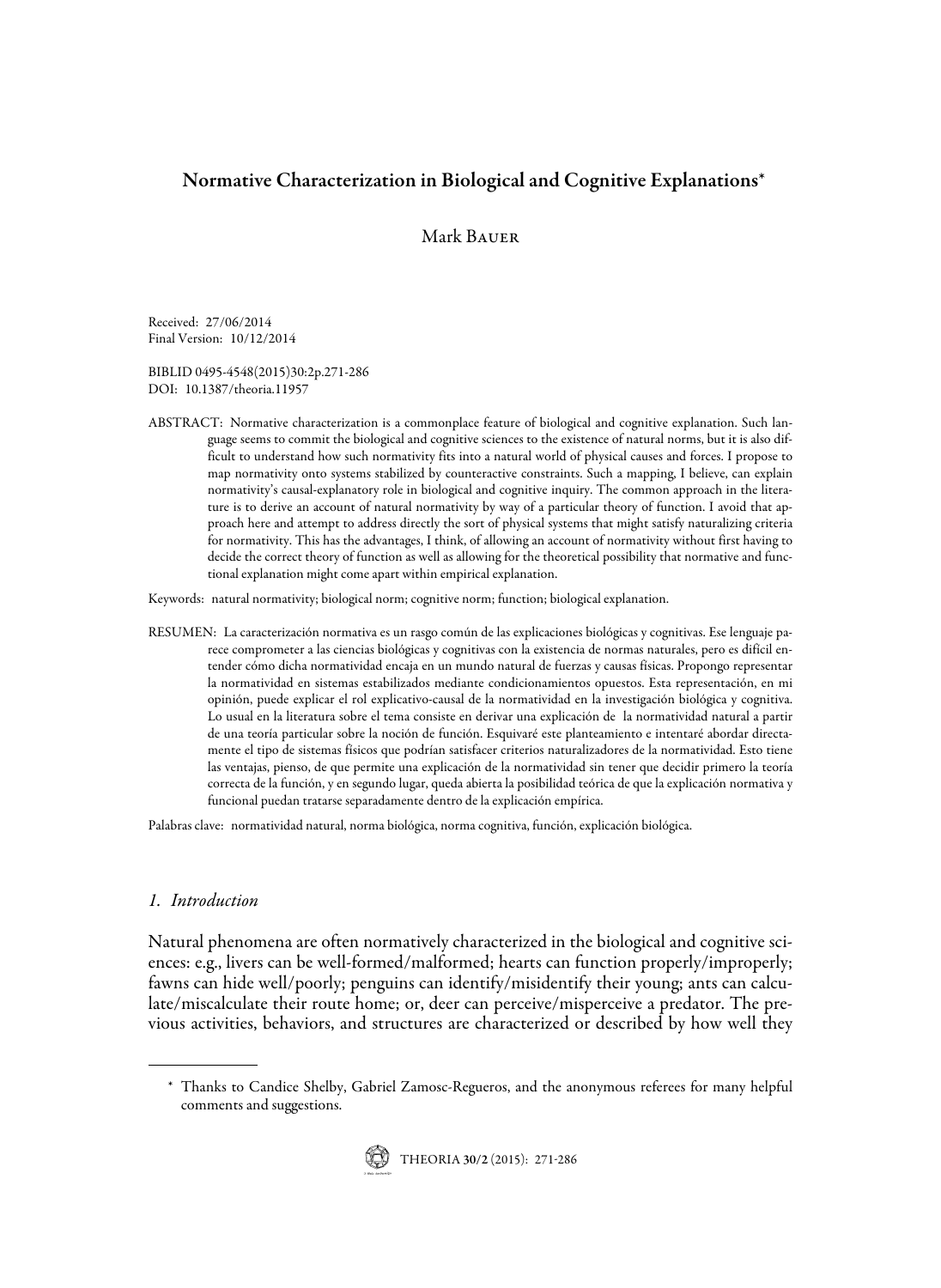#### 272 Mark Bauer

match up to or correspond with some standard or norm, some specification of how the action, performance, or structural design ought to be. The extent to which some item meets a standard or norm, that item's normative status, seems often to serve a causal-explanatory function in these sciences: the fawn's poor hiding behavior explains its capture by an eagle; poor sperm motility explains a male's low fecundity; a poorly developed heart valve explains the low viability of its possessor; and, misperceiving glass as open space explains avians' tendency to fly into windows. In these types of explanation, the failure of the item to be as it ought seems to have a causal function in explaining some further natural phenomenon.

The biological and cognitive sciences seemingly assume that normative status is a causal-explanatory feature of the natural world. *Prima facie* such an assumption seems rather odd: normative status does not seem readily to fit into the picture of the natural world otherwise presented by the sciences, a natural world of physical forces, chemical reactions, metabolism, and so on. The oddity of that assumption would be quickly made a nonissue if we were to adopt a global non-literal construal of the normative language present in these explanations. Davies (2001), for example, suggests that we do just that: the pervasive presence of normative language within the biological and cognitive sciences is, he thinks, a mere artifact of human psychology, just a cognitive trick for the human mind to grapple with complex phenomena. Yet that easy remedy itself seems to be at odds with the broader picture of the natural world presented by the sciences.

Along with electrons, gravitational fields, and enzymes, that world purportedly contains a diversity of organismal representational systems. As evidenced by much of the cognitive ethological literature, such representational systems seem to play a significant role in explaining a broad range of biological behavior and response. Unlike pure informationbearing systems, the tokened states of representing systems, whether in the skull or out in public, are supposedly contentful independent of whether the relevant represented state exists. That content and, say, truth-value can come apart makes possible representational and cognitive errors: e.g., misperceivings, false believings, false signals, or mistakes in categorizing, judging, or evaluating. Since this independence between the content of the representing and the status of the represented seems to be a constitutive and distinguishing feature of representing systems, positing a representing system seemingly presupposes that normative status is a genuine feature of the natural world. Or, simply representational activity just seems to be the sort of activity that can be performed rightly/wrongly, correctly/incorrectly, or well/poorly. A global non-literal construal of the normative language present in biological and cognitive explanation would seem then to eliminate the possibility of genuine representational and cognitive errors, and that would seem to imply, in turn, that there just are not really representational systems at all. While representational explanations of organismal behavior might be supplanted by alternative explanatory forms (e.g., by dynamic systems or connectionist explanations), the oddity of their presuppositions (i.e., that cognitive and representational systems literally commit mistakes) is no reason on its own to reject the representational explanations offered as literally true.

The state of play seems to be this: ascribing normative status to natural phenomena is both prima facie at odds with the picture of the natural world presented by the sciences and integral to it. What seems to be needed is some way to map the normative language present in biological and cognitive explanation onto otherwise accepted natural processes in such a way that the normative language can play its assigned causal-explanatory role. I want to suggest here one way to do such a mapping. Normative language looks, I think, to map well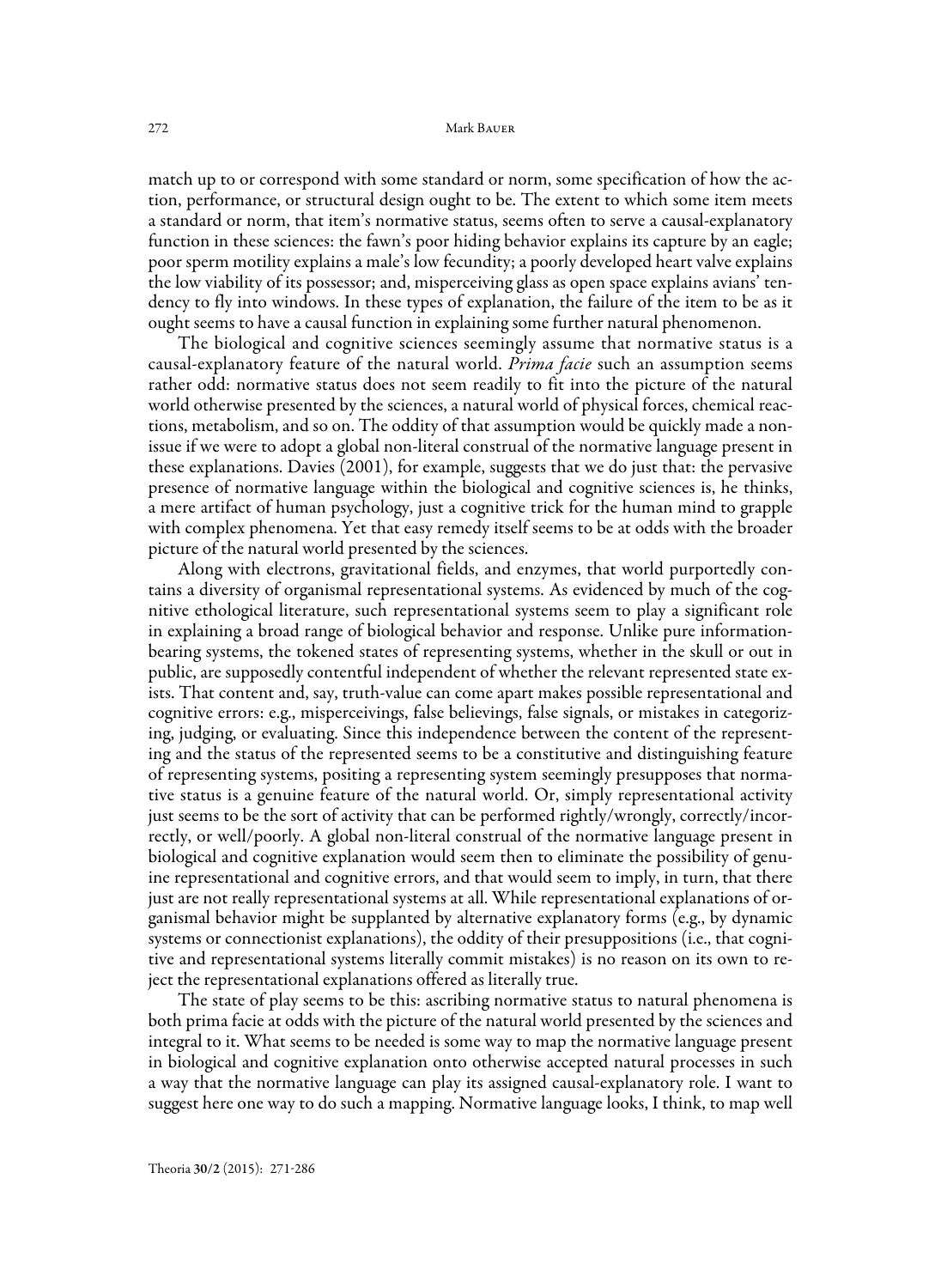onto certain sorts of stabilized systems, and stabilized systems of these sorts seem to be the key targets of biological and cognitive inquiry.

I will take a somewhat different approach than is common in the literature. Concerns about the naturalistic status of normative ascription tend to be contained within concerns about the naturalistic status of functional ascription. This focus is reasonable. Functional ascription is a prominent feature of biological and cognitive explanation, and functions seem to be the sort of thing that might be performed more or less well. *Prima facie* a theory of natural function should accommodate normative characterization. I propose to go forward here, however, with minimal attention to function. The intent is to methodologically isolate the normative question from the functional one. The reason to take this methodological approach is two-fold. First, it might provide a way to address directly the question of natural normativity without having first to adjudicate the contentious space of functional theory. Second, it provides a way to avoid a common but, I think, questionable assumption, namely that normative characterization is limited to functional explanation. Given its commonality, let me briefly motivate why that assumption is better avoided at the outset.

In at least the mundane case of human cultural norms, the normative and the functional hypothesis are independent hypotheses. We can recognize the presence of a wide range of human standards, e.g., standards of dress, greeting rituals, personal distance, gender specific behavior, pronunciation, etc., without first identifying any particular function that such a standard might serve. Further, we can appeal to the presence of a cultural norm in order to explain the stability of communal conforming behavior as well as responses to deviance without first hypothesizing any function. And, while it is perfectly plausible that a given norm performs a social function, it is also plausible that a norm might perpetuate independent of any particular function. For example, a standard of dress might remain stable despite shifts in function, e.g., shifting from the function of gender identification to profession identification. Or, a standard of pronunciation can emerge in an isolated community without any function; it might simply be the consequence of language learners conforming behavior to expert speakers. That standard of pronunciation might come to possess a function, e.g., in-group identification, as our isolated community has increasing contact with others. In at least the ordinary and mundane case of human social norms, the norm need not be derivative from function.

The two can apparently come apart, because the human cultural norm is often seemingly just a certain sort of replicated behavior. For standards of dress, personal distance, greeting rituals and the like to emerge and perpetuate, what is required are replicating mechanisms, namely social learning mechanisms which can conform naïve and deviant members to displayed behaviors. Just as the stability of a phenotypic trait in a population may be solely the result of the replicative engine, so too human cultural norms may emerge and be sustained by psychological replicative or conforming mechanisms independent of function.

There is no reason to suppose that the full range of human cultural norms are maintained or perpetuated through high level cognitive functioning or anything like explicit conscious judgment. Imitative and emulative mechanisms more than suffice to standardize accents, surface grammar, greeting rituals and the like. But, imitative and emulative mechanisms for social learning are by no means the sole province of the human animal. In fact, the biological literature already provides a strong analogue of the human cultural norm, namely the "tradition". A tradition is just any socially proliferated trait or behavior – that is, it is a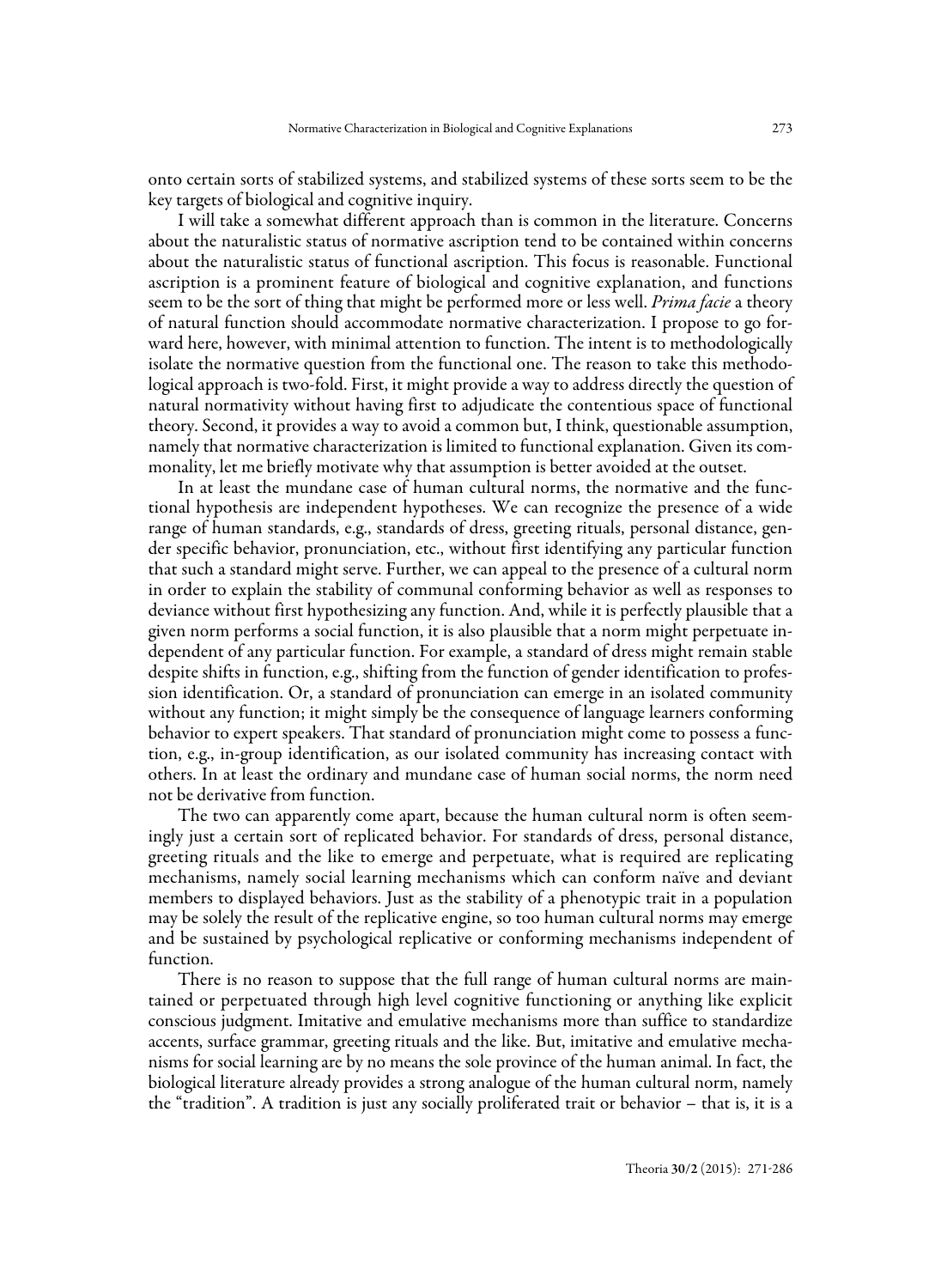trait proliferated through interaction with conspecifics and not through reproduction.<sup>1</sup> A wide range of more or less cognitive mechanisms have been identified as proliferating traits socially within biological populations. For example, local groupings of rats exhibit food traditions which proliferate through behaviors such as responding to odorants on the breadth of encountered rats. (Galef & Laland 2005) Or, there are the localized song dialects of hummingbirds (Apodiformes), parrots (Psittaciformes), and the true songbirds (oscine Passeriformes) which proliferate through imitative mechanisms as well as the fine-tuning of inherited auditory song templates to presented songs.2 (Janik & Slater 2003; Shettleworth 1998, chap. 10) Or, imitation and emulation might account for a wide array of localized behaviors within chimpanzees. (Whiten et. al. 2001). The key to the emergence of a tradition is the presence of a social learning mechanism, e.g., imitation or emulation, that replicates and proliferates behavior exhibited by conspecifics. Whether a given tradition serves a function as well is a further independent empirical hypothesis. For example, the distinctive rain dances performed by chimpanzee troops might lack any function. (Nakamura 2002))

My point is not that biological traditions are examples of norms. They may or may not be. Instead, the point is just to notice that it should not be taken as a given that normative characterization is the servant of functional explanation. Human cultural norms come apart from function, because the presence of the human cultural norm is often seemingly just dependent on the presence of certain behaviorally conforming mechanisms. Plausibly the mechanisms implicated in many human cultural norms do not involve higher level cognitive capacities but involve social learning mechanisms shared by many other organisms. If so, plausibly normativity might come apart from function in biological explanations extending past human behavior for just the same reasons as they come apart in the human case. So, if we are going to take the possibility of natural normativity seriously, I think that it is better at the outset to avoid the assumption that normativity's role is limited to functional explanation.

Here's the plan. I will first set out some naturalistic criteria specific to normativity. I will then offer an abstract model of a causal set-up built for the express purpose of satisfying those naturalistic criteria. That model is, however, just an abstract model. The next step will be to show that the model is realized by systems at the core of biological inquiry and that its realization by such systems can account for normativity's apparent causal-explanatory role. Last, given this model for natural normativity, I will address its potential implications with respect to naturalistic theories of function.

#### 2. Naturalistic criteria

Before presenting a model of natural normativity, it would help to have in place some criteria for appraising such a naturalistic model. I will suggest two general criteria for any naturalizing project and two further criteria specific to normativity.

Call any explanatory-cum-classificatory practice to be naturalized the 'target practice'. Plausibly any naturalizing project should provide 1) a means to map some range of the tar-

<sup>&</sup>lt;sup>1</sup> See Fragaszy& Perry (2003) for an excellent introduction to the biological investigation of traditions in non-human populations.

<sup>&</sup>lt;sup>2</sup> According to Janik and Slater (2003), these three groups represent half of all present bird species.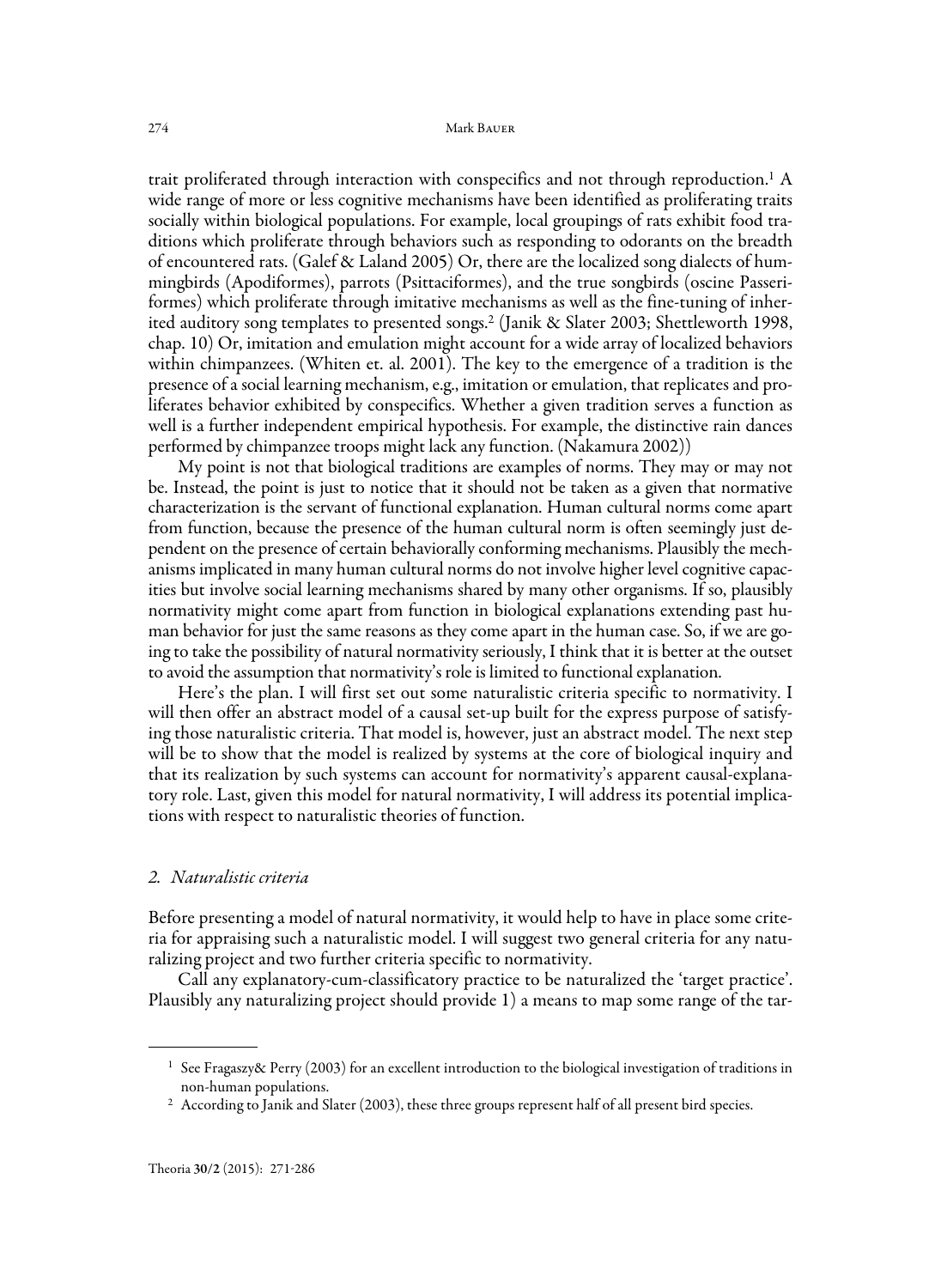get practice's phenomena onto otherwise accepted natural phenomena and 2) that mapping should accommodate the explanations offered by the target practice. A model need not provide for a perfect or complete mapping between the target practice and otherwise accepted natural phenomena. An incomplete mapping, a mapping that only accounts for some of the target practice, might result for a couple of reasons: 1) the target practice has overextended its classificatory practice to cover phenomena which simply do not fit into the natural world; or 2) the target practice classifies phenomena in such a way that no single mapping to other phenomena will do. A model that only maps some of the target range is not wrong or mistaken; it just simply isn't the end of the story. A model is not falsified by pointing out that it does not cover this or that case. Models are, instead, accepted or rejected given their comparative virtues with other offered models.

To extract plausible naturalistic criteria specific to normativity, I will concentrate on normativity's paradigmatic role in evaluative judgment. In that role, there is nothing particularly mysterious about normativity. A norm is simply a represented measure or standard used to evaluate states of the world. The normative status ascribed to some item (that is, x is good/bad, is right/wrong, is correct/incorrect, etc.) is simply the judgmental result.

For example, assume 'Fire exits are unblocked' is tokened in a scenario in which fire exits are blocked. The deviation between the indicated and actual states of affairs makes possible two distinct logical consequences: the representation is incorrect, or the actual state of affairs is. Whether the representation is factive or normative determines which logical consequence obtains. If factive, the representation is false, incorrect, wrong, inaccurate, and so on. The blocked fire exits are neither right nor wrong; they just are. If normative, the actual state of affairs is incorrect or wrong, not the representation. Whether factive or normative, the representation is, nonetheless, an indicative representation: it indicates a state of affairs that might deviate from the actual state of affairs. For the factive, the degree of deviation of the actual state from the indicated state determines the representational status (e.g., true/ false, right/wrong, etc.) of the representation. For the normative, the degree of deviation of the actual state from the indicated state determines the normative status of the actual state of affairs. That's the indicative, so consider the imperative 'Lock the door.' That imperative might be given a non-normative or a normative construal. For example, let that imperative be the expression of my desire and assume that the door just will not lock despite my best efforts. It is my desire, not the door, which has been frustrated. As with the indicative, it is the representational status of the desire which is affected. (The representational status of an imperative is clearly not a truth-value but, instead, is commonly characterized as a satisfaction-value (i.e., satisfied or unsatisfied).) Consider that same imperative statement now to be a standing rule at Grandma's house. If I fail to lock the door, I am in the wrong, not the rule. Just as with the indicative, the logical consequences of the normative imperative fall on the actual state of affairs, not on the representation.

Both representational status and normative status indicate, then, the distance between the represented state of affairs and the actual state of affairs. The positive language of representational status (e.g., true, correct, right, accurate, etc.) and normative status (e.g., right, good, correct, etc.) indicate null distance/deviation, and the negative language of representational status (e.g., false, incorrect, wrong, inaccurate, etc.) and normative status (e.g., incorrect, wrong, bad, etc.) indicate some distance/deviation. Whether described as distance, deviation, or degree of correspondence or alignment, all permit that representational or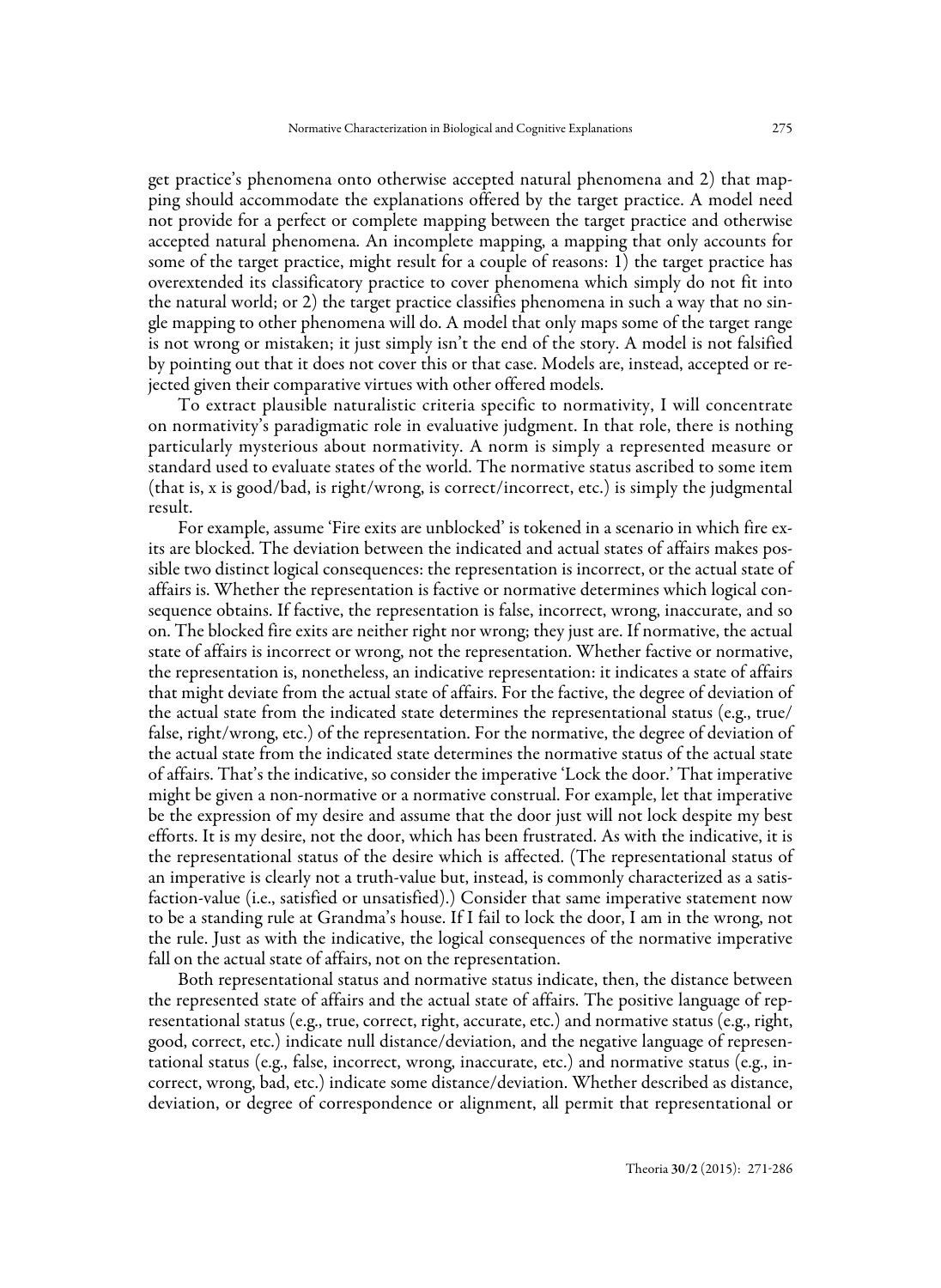normative status be continuous, not discrete. Just as we might allow continuous truth-values in fuzzy logic, so too we can allow things to be more or less good/bad.

Given normativity's paradigmatic role within evaluative and comparative judgment, the most straightforward path to a legitimately naturalized normativity would be to provide some naturalistic analogue to evaluative judgment. A naturalistic setup will clearly not issue in judgments of the form "x is good" or "x is bad." But, a naturalistic setup might produce something functionally analogous to the consequences of those judgments. In the cognitive case, evaluative judgments do not exist in a vacuum. Instead, the results of such a judgment provide *ceteris paribus* a reason to act. The judgment "x is false" is *ceteris paribus* a reason to correct the statement, and the judgment that some x is out of alignment with a standard is *ceteris paribus* a reason to correct the world, i.e., to bring it back into alignment with the standard. And, in the inverse, just as there is no reason ceteris paribus to correct a statement judged to be true, there is no reason *ceteris paribus* to correct the world when it is in line with the norm.3

To have a naturalistic analogue to the cognitive characterization of normativity, what we need is 1) a naturalistic setup with a null point from which items might deviate and 2) that setup be so structured to return deviant states to the null state. The second conjunct is the key to making the case that we have a naturalistic analogue to cognitively characterized normativity. That x is wrong should not only have causal consequences within the setup, but those consequences should be "corrective" in order to be analogous to the practical consequences of normative judgment.

A further criterion should be plausibly added as well. Tokens of, say, the same behavioral type can vary in their normative status depending on when, where, in what culture, environmental setting, etc. that they take place. For example, a man holding a door open for a woman can be correct and upstanding behavior, incorrect and offensive behavior, or neither depending on this or that culture at some historical point. This suggests that, whatever naturalistic setup realizes a normative setup, that setup should be something that can be only locally present, thereby allowing tokens of the same behavioral type in different contexts to vary in their normative status. That feature cannot be, then, some 'internal' fact about this or that token but must be some 'external' local fact which has causal effects on local tokens.

#### 3. Setting the Stage

With criteria specific to normativity in hand, the most direct route to a model of normativity is to build a model system that would satisfy those criteria. In this section, I will construct an abstract schema of a particular subtype of stable system. In the subsequent section, I will suggest that normative language can be mapped onto that system in such a way as to meet the specific naturalistic criteria for normativity. But, since all of this is only abstract model construction, I will then try and show that this abstract system type is instantiated in two key types of causal setups for biological and cognitive inquiry.

Before characterizing the relevant subtype, it would be helpful, I think, to have on the table a rough sense of a stable system. For contrast, let's start with a (purely) unstable

<sup>&</sup>lt;sup>3</sup> For a similar discussion of the naturalistic criteria for normativity, see Bauer (2009).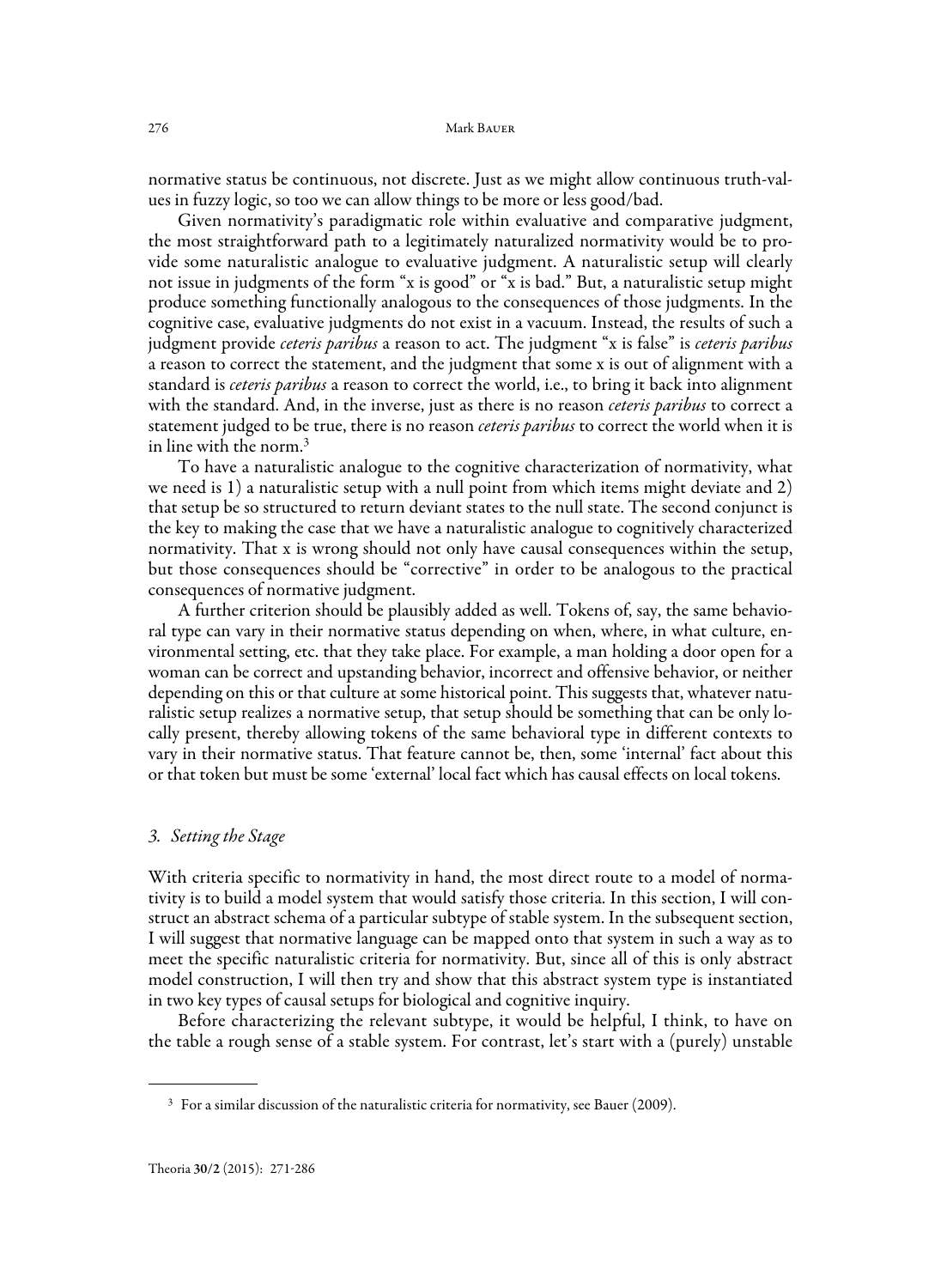system. Assume that some system ('S') is in some initial state ' $\alpha$ ', and assume that there is some set of possible and equally probable state transformations of S from α. For each possible state transformation, allow some further set of possible state transformations. So, S will over time track some trajectory through possibility space. To allow that S might remain in α, include  $\alpha$  in the set of possible transformations from α. Sα at t1 to Sα at t2 would be a trivial transformation in state. The only reason to include it as a 'transformation' is that it is a categorically similar and equally probable event as S entering any other state at t2. α's inclusion among possible transformations is not, however, trivial. It allows the possibility that S never leaves  $\alpha$ , and that in turn makes available the difference between looking to be and being stable. Or, the inclusion of  $\alpha$  in the possible transformation set allows S to present the mere appearance of stability.The setup so far should be clearly an unstable setup as each possible transformation is equally probable. S's instability is increasingly likely to be observed over time, but S's instability is not constituted by time passing. It merely depends on the presence of a setup in which S is at least as likely to move away from  $\alpha$  as stay in it.

The (purely) stable system just requires a small modification to the (purely) unstable system. On the possibility space available at  $S_{\alpha}$ , overlay external constraints reducing to null the probability for any transformation excepting the trivial one to α. Assume those external constraints are present at every time point. S will track a single trajectory through possibility space as a consequence, namely staying in α. S is stable, because, given the external constraints, there is no probable transformation except the trivial one. The constraints are 'external', because the constraints are logically independent of the characterization of S or the set of possible transformations. The constraints are, then, something that can be added to or subtracted from (at least logically) the possibility space in which S exists. The logical independence of the constraints allows them to serve to explain the behavior of S: e.g., if it had not been for x-constraints, S would have likely moved along a different trajectory. The presence of the constraints allows there to be a legitimate distinction between apparently and really stable systems. Just as with the unstable system, the stability of S is determined by the constraints at a time, so, though stability is a diachronic notion, no time need pass for a system to be stable. (Quick modifications can generate other models of a stable system. For linear processes, simply chart a non-trivial trajectory through possibility space and place constraints at each point to funnel the process. For circular or 'autocatalytic processes', chart a non-trivial trajectory inclusive of a repeating string of transformations.)

The above models are pure models, because they treat stability as a discrete category. There are a number of ways to take those pure models and loosen things up to allow stability to be, as it is more commonly used, continuous or fuzzy. For example, rather than assuming that constraints limit transformations to just one from the set, we can open up the range of permitted transformations. E.g., the external constraints limit transformations to α and β but transformations within α and β are equally probable. The system is stable given the limited trajectory due to the external constraints, but, within the range of permitted transformations, the system is unstable – that is, there is no reason why S picks the particular trajectory through  $\alpha$  and  $\beta$  transformations that it does. Instead of altering the range of permitted transformations, we might make external constraints temporally limited (e.g., at t6 the constraints will fail) or temporally decaying (e.g., at each t, there is an increasing probability that S will escape the constraints). Alternatively, we might allow that the constraints are permeable in that at each time there is some consistent probability of escape. S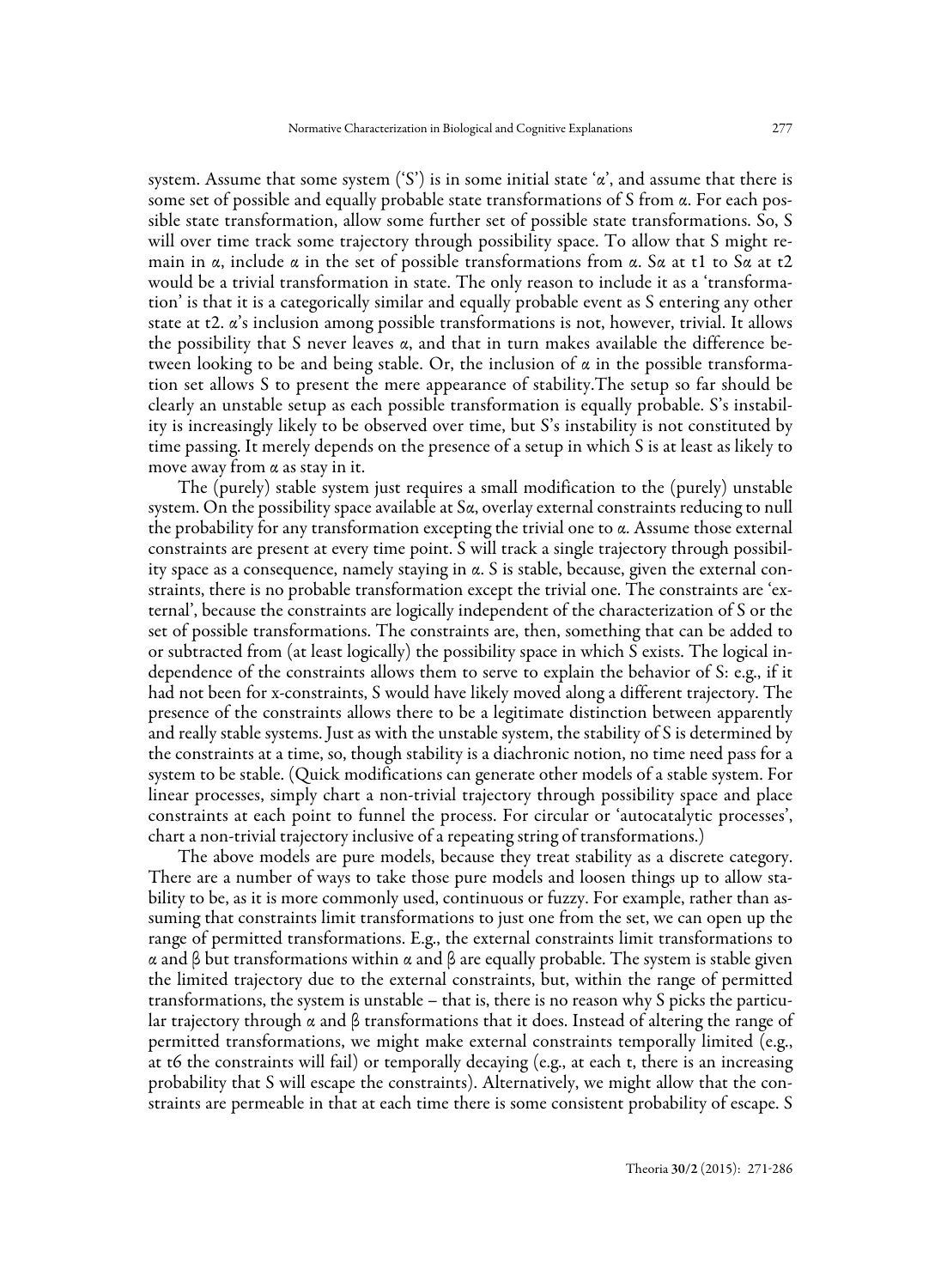would be increasingly likely to be unstable over time, though the constraints are the same throughout.

While many further variations are possible, I want to concentrate on just one further and quite different variant. The constraints so far prevent S from entering particular states. Let's switch from these preventative constraints to counteractive constraints. Remove the external constraints and allow S to again move with equal probability in any direction within possibility space. For each possible state transformation from  $\alpha$ , there is again some possible state transformations; call these 'the secondary sets'. E.g., from  $\alpha$ , there is a set of transformations (α, β, γ), and from β, there is the secondary set of transformations (α, β, δ). Assume that each secondary set includes α, thereby allowing that S can return to  $\alpha$  should it leave. Add now a factor to possibility space with the following effect: every possible transformation in a secondary set other than  $\alpha$  is reduced to null probability. The result is that S in  $\alpha$  is unstable: it is at least as likely to leave  $\alpha$  as to remain. However, if S should leave α, this new factor, a counteractive constraint, sends S back to α. Though S is unstable in α, S will spend more time in α than in any other state. Or, a trajectory centered on  $\alpha$  is stable for S. Further variations could be introduced by varying the weighting of the factor on secondary sets or varying which possibilities it affects, and further variations still can be introduced by coupling counteractive and preventative constraints.

#### 4. Normative mapping

Taking those quite abstract models, normativity seems appropriately mapped to some but not others. Assume S is subject to only preventative constraints, and assume some trajectory through possibility space as a result of those constraints. Call those states on that trajectory 'favored' and those off the trajectory 'unfavored'. The favored/unfavored distinction reflects or is a way to describe the shape of the possibility space given the relevant external constraints. However, the distinction has little explanatory role outside of a short-hand way to characterize on what side of the constraint a possible transformation lies. There is no causal implication to being in an unfavored state. The state is simply out of the bounds of the constraints, and, should S make it into such a state, the constraints are now causally irrelevant to its subsequent trajectory through possibility space. Mapping normative language onto preventative constraints just fails to provide the causal explanatory role seemingly presupposed for normative status. However, if one assigns 'favored' and 'unfavored' in the same way for counteractive constraints, there seems to be a different result. There are now causal consequences to being unfavored: any S in an unfavored state is more likely than not to return to the favored state due to the presence of counteractive constraints, and those causal consequences are significant to explain why the long-term trajectory of S centers on, say, α. That provides at least a possibly naturalistic and causally significant basis for a favored/unfavored distinction. The favored are plausibly favored as the causal setup is such as to drive S into those states, and the unfavored are plausibly such as the causal setup is such as to drive S away from those states.

With at least a possibly naturalistic and causal distinction marked by the favored/unfavored distinction, that latter distinction might serve to map norms and normative status. Take the norm to be the favored state(s) for S, the characterization of which will be an in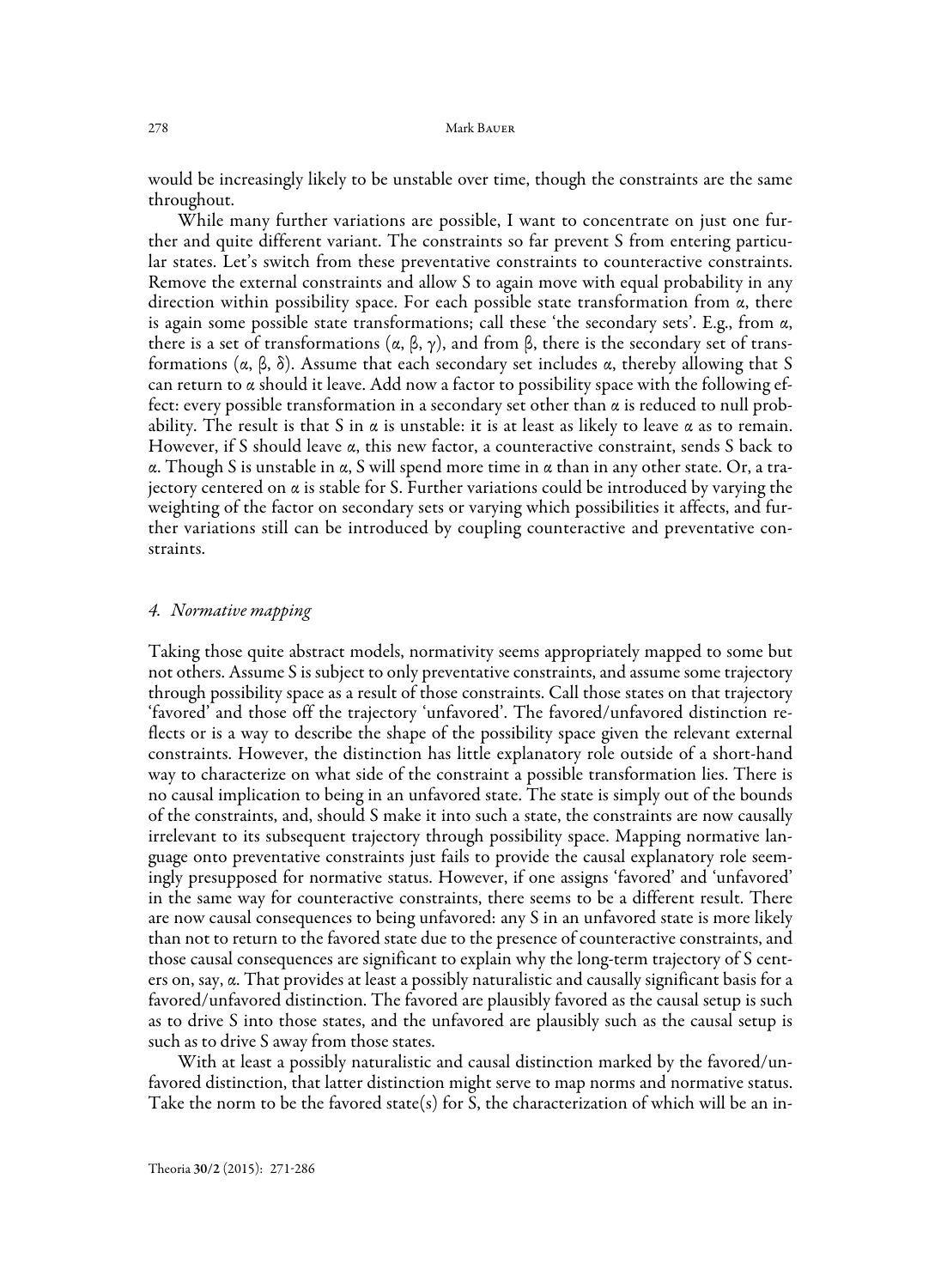dicative such as 'S is α'. (The imperative would clearly be wrong, since this would provide a prescriptive rule that the overall setup is striving to follow.) The truth of 'S is  $\alpha$ ' is constituted by the causal setup governing S. The putative norm 'S is α' does not imply that S is α at any given time. This is what we should expect of a norm, namely that such and such norm is the case does not imply that the world is line with that norm. Additionally, rather than saying 'S is  $\alpha$ ', we would be justified in saying 'S ought to be in  $\alpha$ '. The latter is not a long-run predication, but it says what is 'owing' given the setup in which S exists. There is nothing, then, mysterious about there being a norm here: it is simply to recognize that a particular kind of causal setup is in place. The next step is to map normative status onto the favored/unfavored distinction. This seems to track the analogous everyday case. To be in the right or to be good is to be acting in some way in agreement with some norm, and it is to be acting in a way that should be encouraged or not discouraged. To be in the wrong or to be bad is to be acting in some way out of agreement with a norm, and it is be acting in a way that should be discouraged or not encouraged. It is to be acting in a way that makes one liable to correction.4 Normative status mapped onto the state of an S with a counteractive constraint setup seems to be strongly analogous to those ordinary everyday thoughts. The causal setup is so structured to discourage deviant states by correcting the S to come in line with the norm and so structured not to discourage states in line with the norm. It does not seem, then, a significant conceptual stretch to map normative language onto such setups, because such setups provide consequences analogous to the consequences of practical judgment.

Let's connect this proposed normative mapping with the two specific criteria for naturalized normativity. A stable system with counteractive constraints provides a natural null point given the facts of the causal setup centering S along a trajectory in possibility space. That, in turn, provides a naturalistic basis to assign normative status to states within the possibility space, and those assignments carry very specific and normatively relevant causal implications: systems out of alignment with the norm are likely to be brought back into line, and those in alignment with the norm are likely to be kept in line. Additionally, the normative status of a tokened S is a property determined by the particular existing causal setup in which it resides. It is not a universal property of the S-type in some

<sup>4</sup> Phrases such as "should be encouraged" or "liable to correction" might seem to introduce a problem. They might be plausibly read as indicating that encouragement or correction is either appropriate or likely. Only the likelihood reading will be right for a naturalistic setup. However, if the right reading in a normative context is that correction is appropriate, then the plausibility of the proposed normative mapping would be specious; it would trade on an equivocation. It is the case in examining the range of human norms that there are often further standards governing the appropriateness of correction, standards governing how, when, and by what parties corrective action might be taken. That said, it is also the case in many mundane examples of human norms that the likelihood reading more than suffices. With human social norms, such as standards governing eye gaze, personal distance, or pronunciation, there might be further standards governing the propriety of corrective forms or which persons might engage in correction, but there need not be. To think that such norms exist in such a population, it suffices that people do respond to deviant and naïve behavior and that such responses generate conformity. Whether correction is or is not appropriate is often beside the point. Or, to say it in another way, whether corrective activity is appropriate is not a further question that the anthropologist or sociologist need ask and answer before describing a social norm.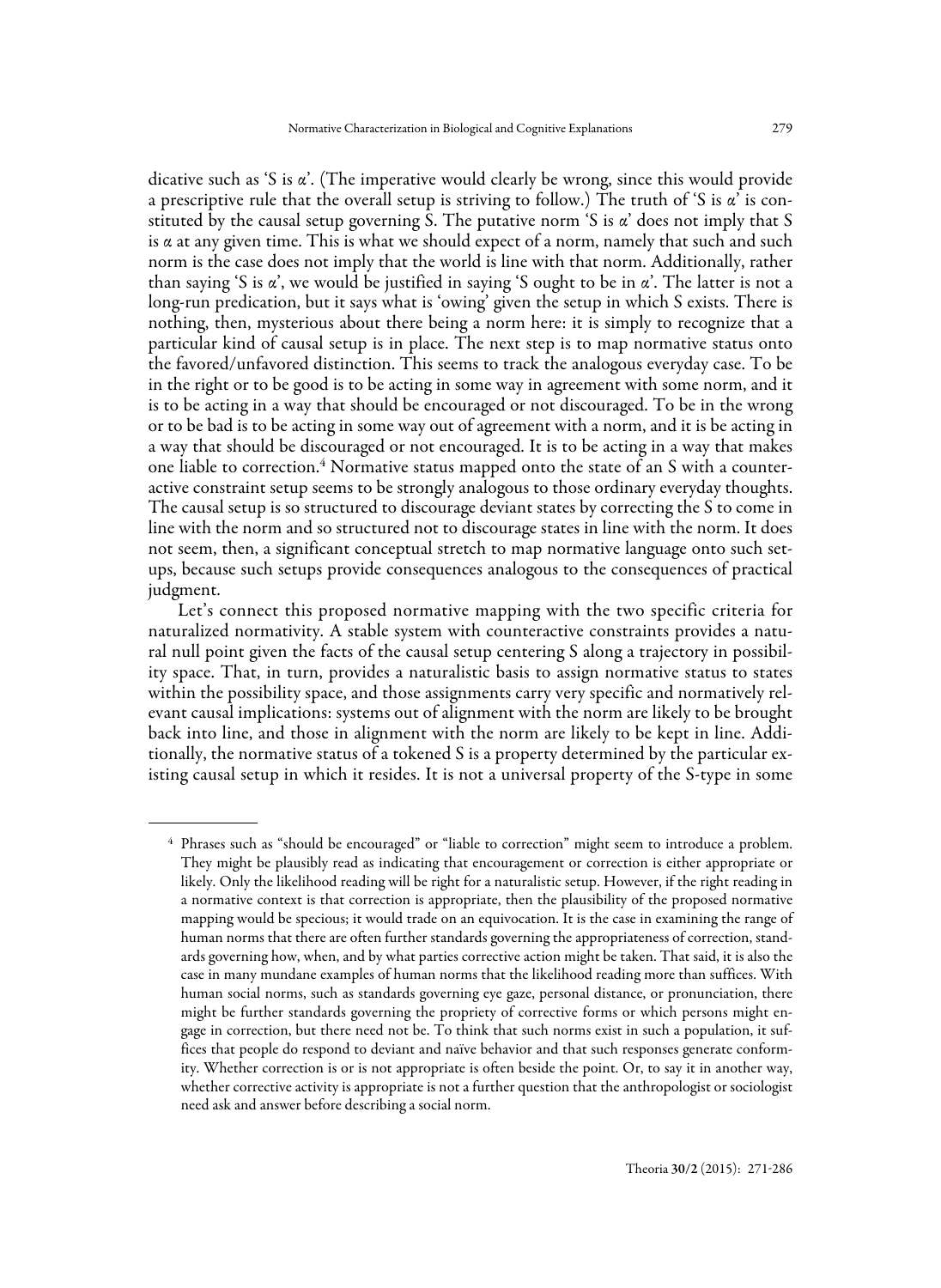state type – that is, there is no implication that all  $S$ 's in some state have the same normative status or any normative status. As the localized normative status depends on the local presence of counteractive constraints, the causal implications of normative status are localized as well.

## 5. Satisfying the General Naturalistic Criteria

To satisfy the general naturalistic criteria, it should be plausible that some appreciable frequency of biological and cognitive systems are stabilized by counteractive constraints.

Many individual biological and cognitive systems do seem plausibly stabilized by way of counteractive constraints. Clear candidates are to be found among the varied homeostatic, regulatory, maintenance, and repair systems common to organisms. Such systems often operate not by preventing a change in state but by returning a system back to some target state. For example, sweat production in humans or panting by a canine do not prevent high core body temperature but, instead, are induced to lower core body temperature to a target range. The previous proposed normative mapping should plausibly apply to such cases. The state target maintained by these auxiliary counteracting systems would be the norm. A low or high body temperature would be incorrect, because the body at those temperatures is apt to be corrected so as to be brought into line with some temperature target for the body. (Notice the low or high body temperature is not bad or incorrect because it is deleterious to life but is only so due to the presence of counteracting stabilizing systems. That a low or high body temperature is deleterious can explain, instead, the presence of such counteracting systems.)

The commonality of counteracting systems in organisms is not a mere coincidental fact about the present state of terrestrial life. Any living system, even the simplest unicellular organism, requires a number of complex, extended (and usually cyclic) biochemical and physical events to take place in order to remain alive from one moment to the next. Environmental variability and internal degradation can not only knock those processes off path but will tend to occur at a rate faster than the lifespan of the organism. (Simple cases: considering the total temperature range that humans experience in their lifespan, without some counteracting measures (e.g., coats, hats, or shelter) most humans would quickly freeze or overheat; or, considering the high probability of a cut or injury due to moving about during a human's lifespan, humans would quickly die from blood loss without platelets.) Organisms incapable of counteracting environmental variability or internal degradation would simply fail. It should be expected, then, that any examined living system will have an array of counteracting systems. Identifying and explaining the role of such counteracting systems should be a key part of explaining how organisms make a living in the world. Here's the reason to note these large-scale biological hypotheses: given the centrality of maintaining target states for organismal operation, we should expect normative characterization to be widespread in the biological and cognitive sciences given the suggested mapping above.

Biological and cognitive explanations are frequently directed at populational phenomena, e.g., the frequency distribution of genders, alleles, or specialized behaviors within a population. The general aim with such population level phenomena is to account for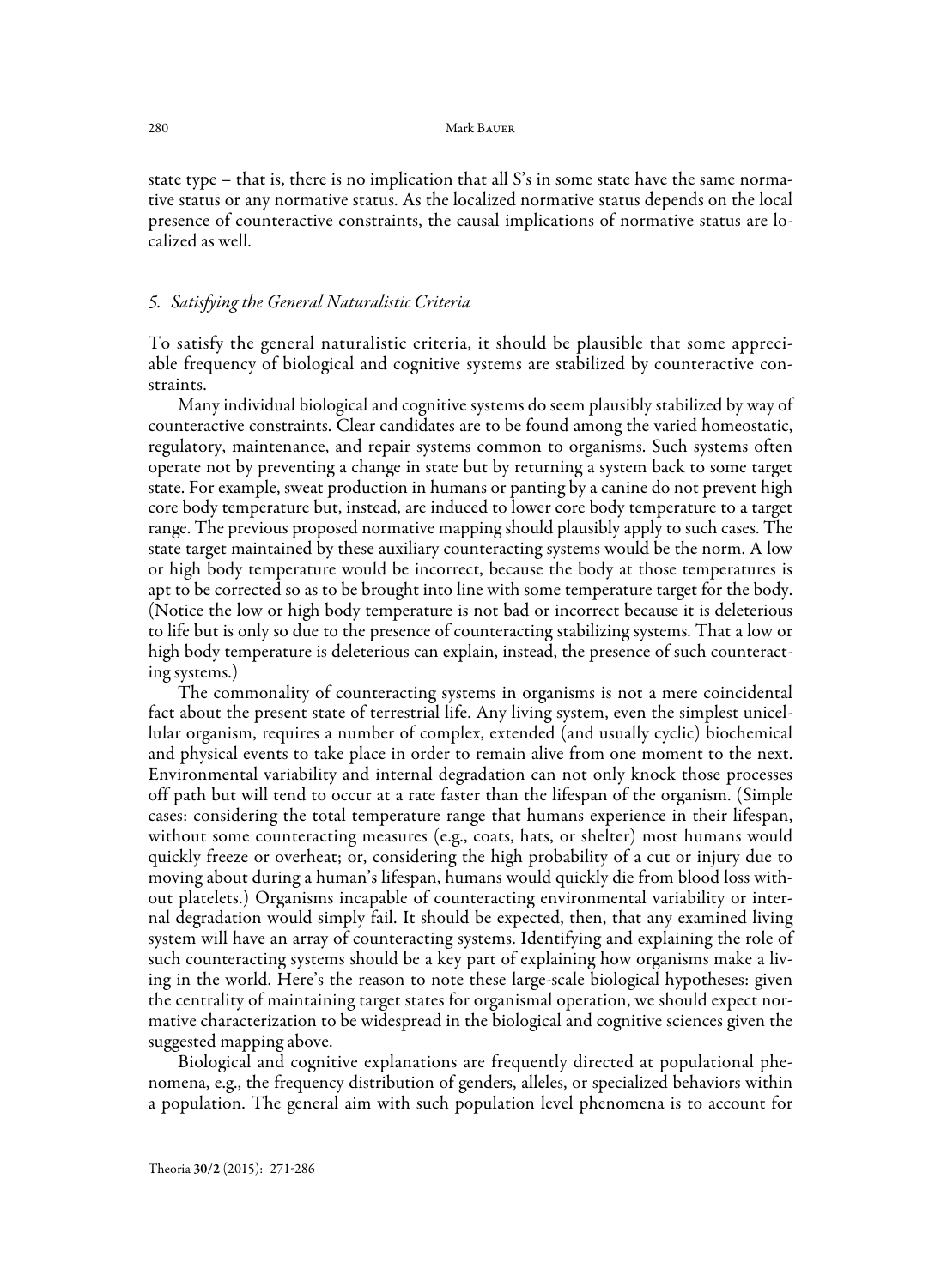the stability of a frequency distribution or, for evolutionary explanations, a stable populational trajectory through, say, morphological space.5 The population is most commonly a reproductively-bound population but it need not be. In ecology, the considered population might be the whole set of individuals within an ecosystem or populations characterized by an ecological role (e.g., predators, scroungers, canopy-dwellers, canopy-creators, etc.); either way, the total members of these ecological populations do not stand in reproductive relations to one another.

Populational stability can reflect factors that might be characterized as preventative. For example, the fidelity of a reproductive process prevents the emergence of variant reproductive products. But, factors significant to populational stability are often better characterized as counteractive. The most familiar case is provided by natural selection. In a case of selectional stability, there is both a stable populational frequency distribution of, say, genes, morphology, or behavior as well as an overall reproductive tendency to drive the population away from that frequency distribution. The latter would reflect that reproductive output by the population at any given generation is likely to be at odds with the long term stable frequency distribution. So, in the absence of any further constraints, the frequency distribution within the population should be different than the stable frequency distribution. The selective process serves to correct or to counteract the tendency otherwise produced by reproduction. With environmental factors affecting the relative fitness of individual variation (whether individuals are genes, organisms, or groups), individual variation that would shift the frequency distribution over the long run is pushed out of the reproductive game. Selection is one significant factor that might be characterized at the populational level. But, there are non-selectional cases as well. For example, a setup similar to selection is one which reduces viability of non-heritable variation to null. The distinctive shape of the human heart, it has been suggested, is not a consequence of heritable factors but, instead, is the developmental result of a proto-pump responding to the shearing force of blood passing through it. (Hove et al. 2003) Simple changes in factors during development can produce very different shaped hearts from the same underlying genetics. However, variations on the shape of the heart significantly affect pumping capacity and tend to be lethal. A population will have a stable heart shape over time but not as a consequence of selection. (It cannot be selection, because individual variation is non-heritable.) Alternatively, in ecology, a particular predator-prey distribution within a locale might be stable over time, because fluctuations from that distribution increase lethality on one side or the other to bring things back into line. (Again, this cannot be selection, because the ecological population does not involve a single reproductive population with a heritable trait range.)

Stable populational phenomena can be (and often are) instances of systems stabilized by counteractive constraints. The proposed normative mapping should, therefore, apply to such populational phenomena. As it is a frequency distribution (e.g., a 1:1 male-to-female ratio) that is stabilized, that frequency distribution would be the relevant norm. Whole populations are, then, correct or incorrect relative to that norm, and only derivatively would normative status accrue to individuals. So, being male is neither right nor wrong,

<sup>&</sup>lt;sup>5</sup> This is not to say that the interest here is in merely what is common or frequent in a population. The interest is in the stability of a frequency or frequency distribution, and that is inclusive of infrequent phenomena.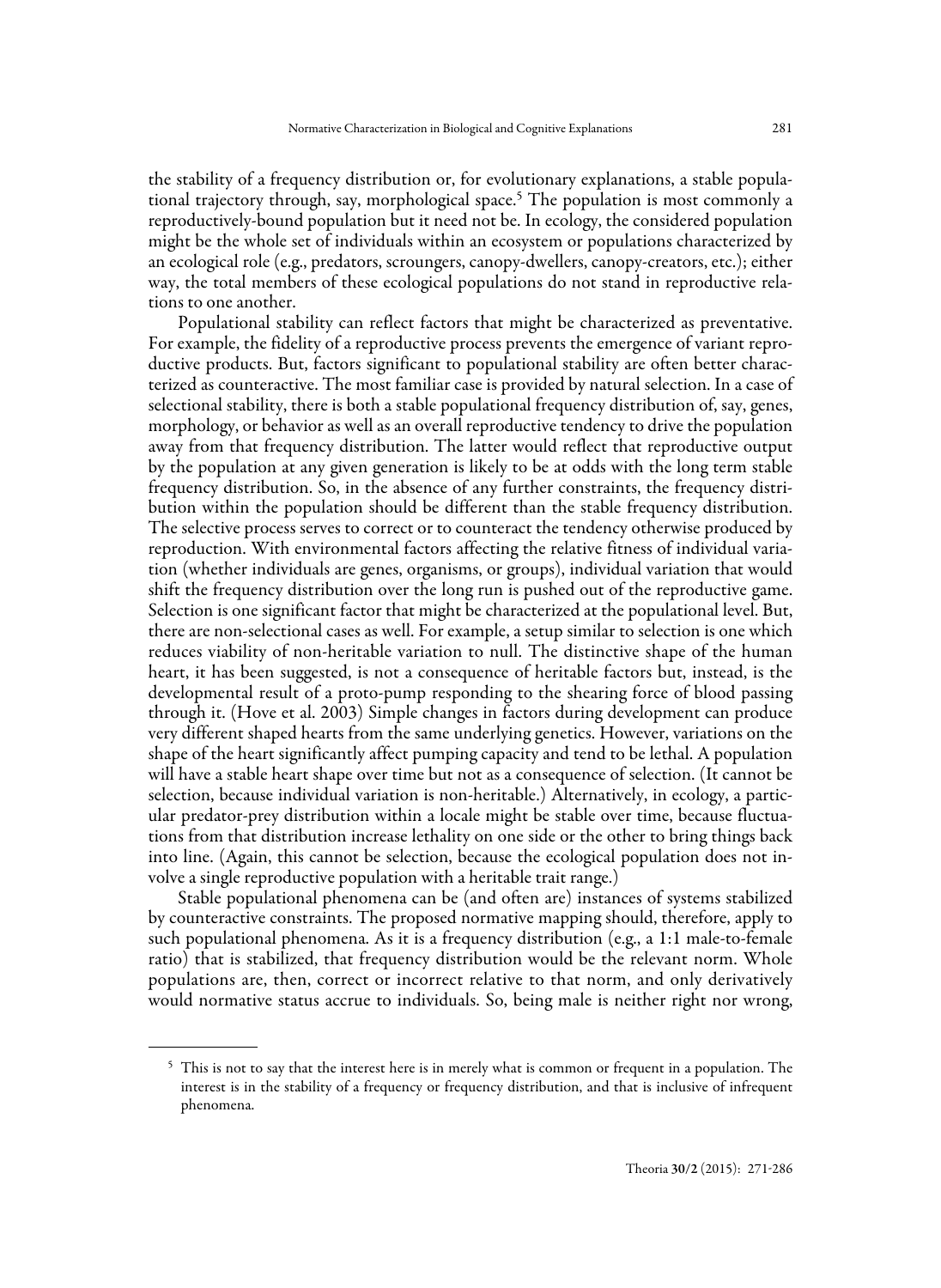but being a member of an overly large male population would be wrong or, better, contributing to what is wrong about the present population. Though that might seem strange at first, ordinary everyday normative reasoning already provides logical space for this sort of thought. Burning your leaves in the fall is not on its own good or bad. If the overall population is small, there are no negative consequences on yourself or your fellows. If the population of leaf burners is sufficiently large, there can be real negative consequences to the health and welfare of yourself and your fellows. In this case, your action is only derivatively in the wrong, because you are contributing to a bad situation.

Given the prominence and significance of homeostatic individual systems as well as populational phenomena such as stabilizing selection, it should be reasonable to conclude that the proposed normative mapping captures at least a sizable section of the target practice. The proposal plausibly satisfies the first general naturalistic criterion. Let's turn to the second. That criterion requires that the naturalistic proposal accommodate the causal-explanatory practices of the target practice.

Normative status, on the above proposal, indicates some item's place within a broader causal setup structured to act upon it. Whether an item is correct or incorrect has differing causal implications within that setup. Negative normative status in particular has the implication that 'external' causal structures should move the respective item back into the target stable state. So, for example, a flatworm out in the open is in an incorrect state. The state is not incorrect, because flatworms out in the open are much more likely to be eaten. Instead, the light-sensing cells of the flatworm will affect a change in state until it is no longer out in the open. That is, there is a causal structure in place that acts to bring the flatworm back into a target state. That flatworms out in the open are likely to be eaten would be relevant to the explanation for why flatworms have a behavioral response system to move them out of the light.6 So, the incorrectness of the flatworm has clear causal implications: that a flatworm is in an incorrect state explains why it is subsequently moved to cover (or a correct

<sup>6</sup> The line suggested here for the flatworm might strike one as counterintuitive. Intuitively, being out in the open is bad for the flatworm, because it is apt to be eaten. Further, it is counterintuitive to think, as implied by the above, that being out in the open would not be an incorrect state for the flatworm if the counteracting mechanisms were suspended or disabled. These intuitive judgments do reflect a common way of speaking about biological organisms, but this way of speaking is also best understood, I think, non-literally. Organismal processes or behaviors increase viability or fecundity or they do not. That is, processes or behaviors either increase or decrease the probability of ontogenic or phylogenic continuation. The "good for" or "bad for" generated by the above intuitions seems to be simply a way of saying that a process, say, increases or decreases, respectively, the probability of system continuation. After all, by those intuitions, a hidden flatworm is acting correctly insofar as it is keeping away from predators and, thereby, increasing its viability; a flatworm out in the open is acting incorrectly insofar as it is exposed to predation, thereby reducing its viability. But, then, this intuitive application of normative language assumes that physical system continuation (whether in the form of the organism or its lineage) is a universal norm of the biosphere. It is hard to see, however, why such a norm should be taken literally. To take it literally would be to assume that somewhere in nature there exists a system roughly analogous to evaluative judgment operating over the whole of biology within the universe. Or, in a weaker version, there is some such analogue operating over and on each distinct biological lineage. As far as I can tell, nothing in the present state of biology indicates that anything might serve that role. But, more importantly, it is unclear what explanatory advantage is gained by a literal construal. Organisms act in ways that either increase or decrease their viability or fecundity, and so, organisms and their lineages ei-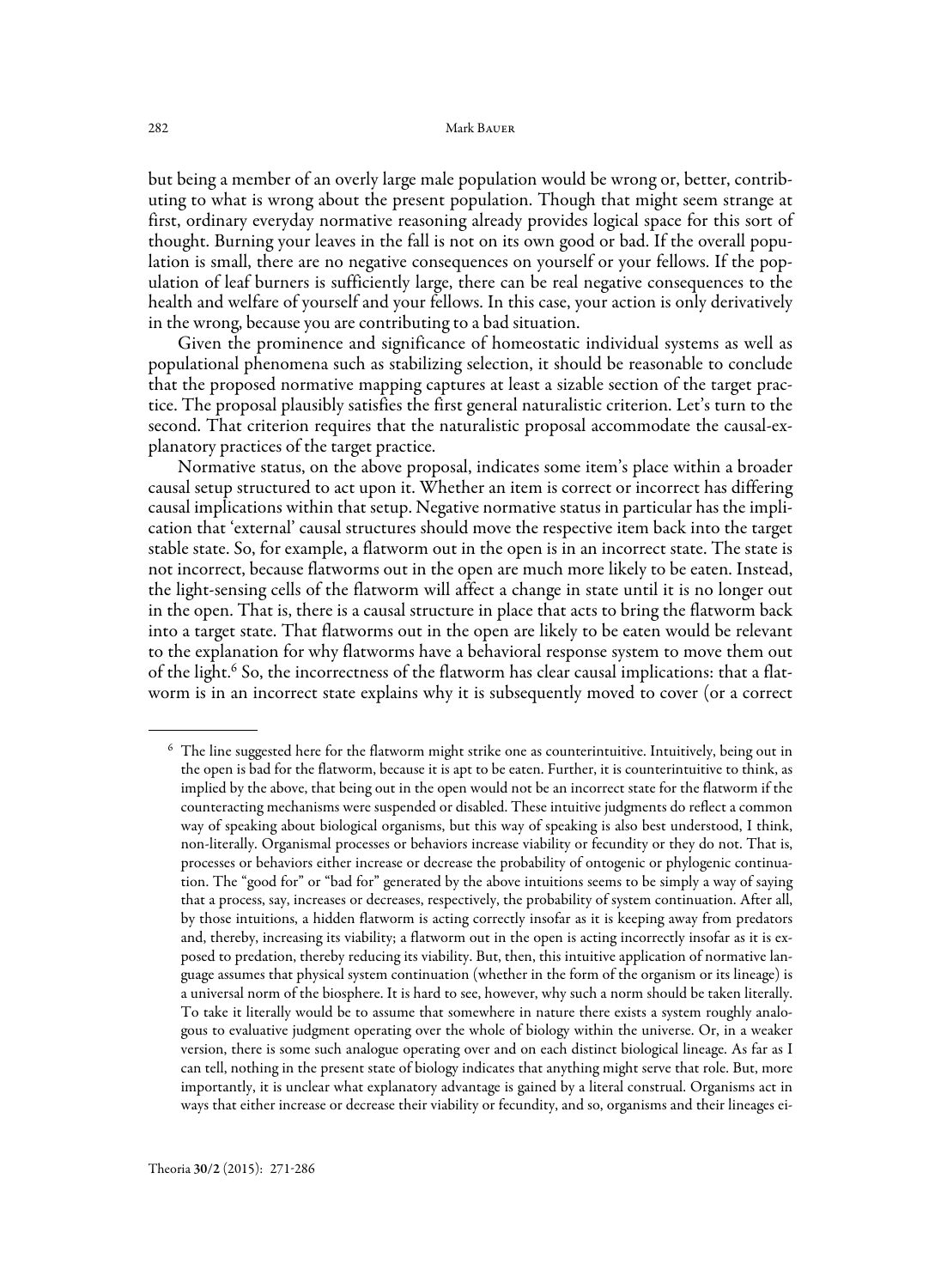state). The explanatory target in this case is the alteration of some item to a target stable state, but the examples at the outset (e.g., a bird striking a window as a consequence of misperceiving, or a fawn captured by an eagle due to poor hiding behavior) were of a different character. In those examples, normative status does not explain the return to a target state but explains, instead, some further independent event.

Here's how I think this further type of explanation can be accommodated. Assume that S's being in  $\alpha$  is stabilized by counteractive constraints as well as that some event E is explained by S being in  $\alpha$ . Given that S $\alpha$  explains E, the following should be reasonable implications: *ceteris paribus*, E would take place if a tokened S were in  $\alpha$ , and E would not take place if a tokened S were not in α. Not-α would not be the absence of state but would be S in some further state, such as  $\beta, \gamma, \delta$ , etc., because S cannot exist except in some state. Further, not-E would not be the absence of any event but would be some further event, such as F, G, H, etc., as even the absence of change is a describable event. By the proposed normative mapping, a tokened S in  $\alpha$  possesses a positive normative status and vice versa. Or, things are as they ought to be when S is  $\alpha$ , and things are not as they ought to be when S is not-α. So, E should take place, ceteris paribus, when things are as they ought to be, and not-E should take place, *ceteris paribus*, when things are not as they ought to be. Citing the positive/negative normative status of some tokened S can explain, then, some subsequent event, because that status merely refers to whether S is or is not in the stabilized state.

Take, for example, a fawn caught by an eagle due to poor hiding behavior or a robin striking a window as a consequence of misperceiving it as open space. Hiding behavior for pronghorn fawns consists in lying very still in the open prairie. This inherited behavior is exhibited at a high frequency among pronghorns and is selectively stabilized by heavy predation. As the stabilized behavior, a still fawn would be hiding well, and a jittery fawn would be hiding poorly. A poorly hiding fawn should not be, ceteris paribus, passed over by a predator. The capture of a tokened fawn by an eagle can be explained then by its poor hiding behavior. (Byers 2002) Or, to take another example, robins make use of sight to avoid obstacles in flight. Representational errors concerning such obstacles are potentially catastrophic, so it is not too much of a speculation to think that the representational system is stabilized to represent obstacles where they are there and not otherwise. So, a robin with a veridical representation of an open space is representing well or correctly insofar as there is a system reinforcing the tokening of representations like that in those conditions. A correct representation can serve, then, to explain the robin's avoidance of obstacles, and similarly a false or incorrect representation can explain its failure to avoid an obstacle.

#### 6. Capturing too much

The model for mapping normative language onto systems stabilized by counteractive constraints might seem to be just too broad a proposal. Abiological physical systems might also

ther persist or they don't. Without invoking some classical and mystical form of teleology at this point, it is hard to know what explanatory function such a continuation norm might serve.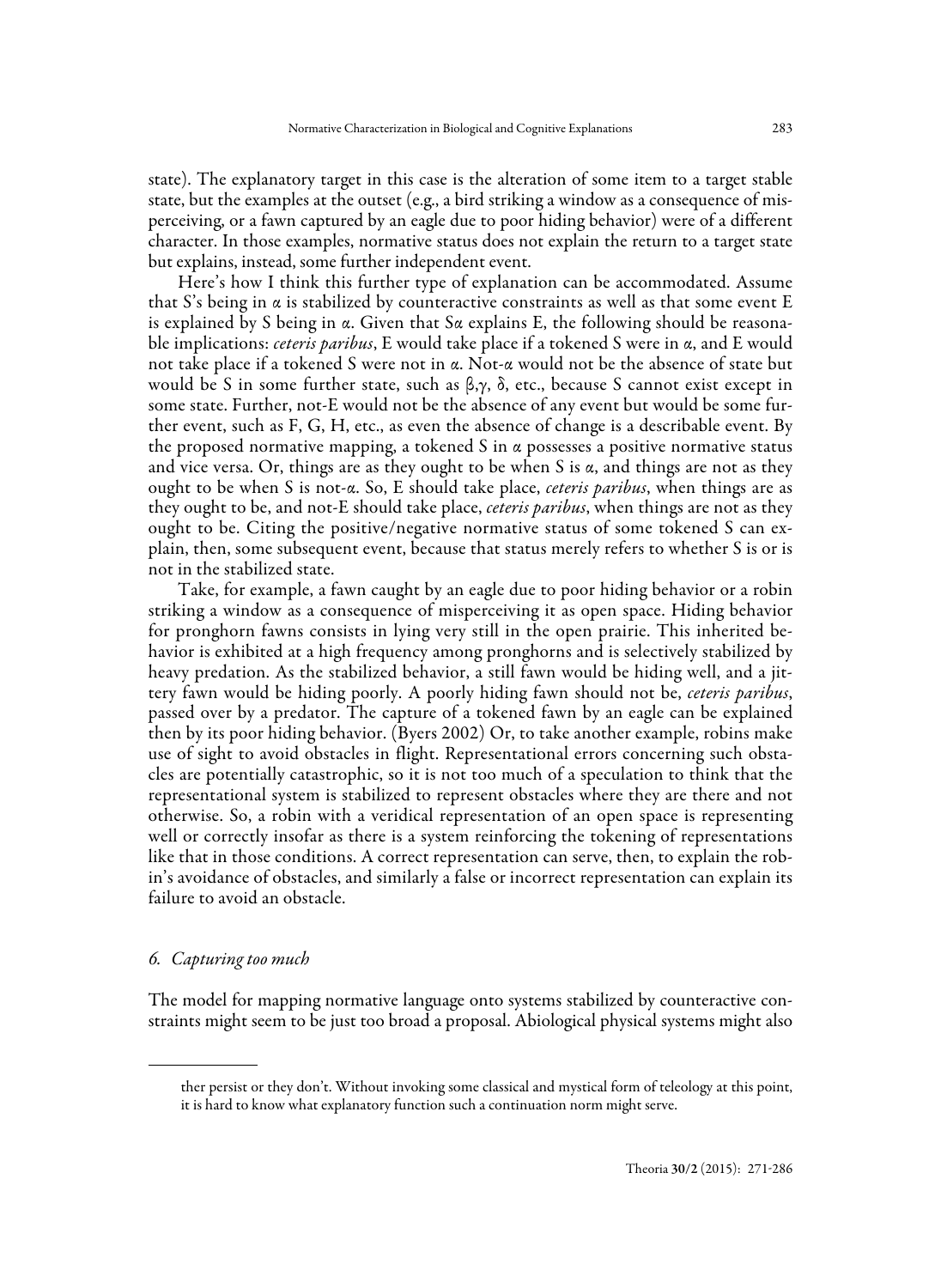instantiate such stable setups. Yet, it would actually be quite odd if they could not: not only is the biological/abiological divide continuous but, as pressed by Ganti (2003) and Kauffman (2000), the essential feature of living systems as replicating autocatalytic collectives is not unique to life. Independent of the naturalizing account given, what should be expected, then, is to find norms outside of the paradigmatic boundaries of the biological. That said, normative language is not generally used for explanatory purposes in the physical and chemical sciences. If so, why is it that physicists and chemists do not regularly mobilize normative characterization if the model is on the right track?

That question is a psycho-sociological question. The question is just why have biologists gone one way and physicists another. Here is, I think, a plausible hypothesis. System stability is at the core of biological and cognitive inquiry. Just how an organism can exist from one moment to the next and, in so doing, counter environmental variability and internal degradation are ground level concerns. As a consequence, the normative mapping proposed here would be broadly applicable at the key focal point of inquiry. In contrast, stable systems do not comprise the core subject matter of physics and chemistry. So, for purposes of uniformity of explanation, one would not expect normative language, even when appropriate, to be mobilized in those fields.

#### 7. Concluding Remarks

The widespread use of normative language in biological and cognitive explanations presents a prima facie problem: natural norms and normative status do not seem to fit into the broader picture of the natural world. To dissolve that problem, the suggestion offered here was that, first, we map normative language onto systems stabilized by counteractive constraints, identifying the norm with the stable state and normative status with distance from the stable state. Doing so allows for the satisfaction of the two criteria specific to normativity by providing a localized feature determinative of a natural null point and providing the appropriate causal implications to normative status. Second, relevant real systems seem to provide plausible instances of that abstractly specified stable system type. In fact, such real systems seem to form the core target of biological and cognitive inquiry. By adopting the suggested model, the apparent failure of fit would be merely apparent.

As noted at the outset, much of the interest in natural normativity within the literature has been restricted to norms of functional performance. Normativity for the functional theorist arises as an issue, because plausibly some items should be functionally classified even when they do not or cannot perform the relevant functional effect. So, the functional theorist needs to provide some basis for functional classification independent of actual tokened performance. Once provided, items can be normatively characterized by reference to the function that they ought to perform as members of a functional category. But, by methodologically isolating the normative question from the functional one, the paradigmatic example of normativity shifted from the success or failings of some device to the broader case of normative judgment and its consequences. (It is broader, because the evaluation of a device is just one example of normative judgment.) Using normative judgment and its consequences as the paradigmatic case required that the relevant naturalistic analogue have something like a "corrective mechanism". That requirement goes beyond what is necessary for a successful functional account. That the requirements for a successful functional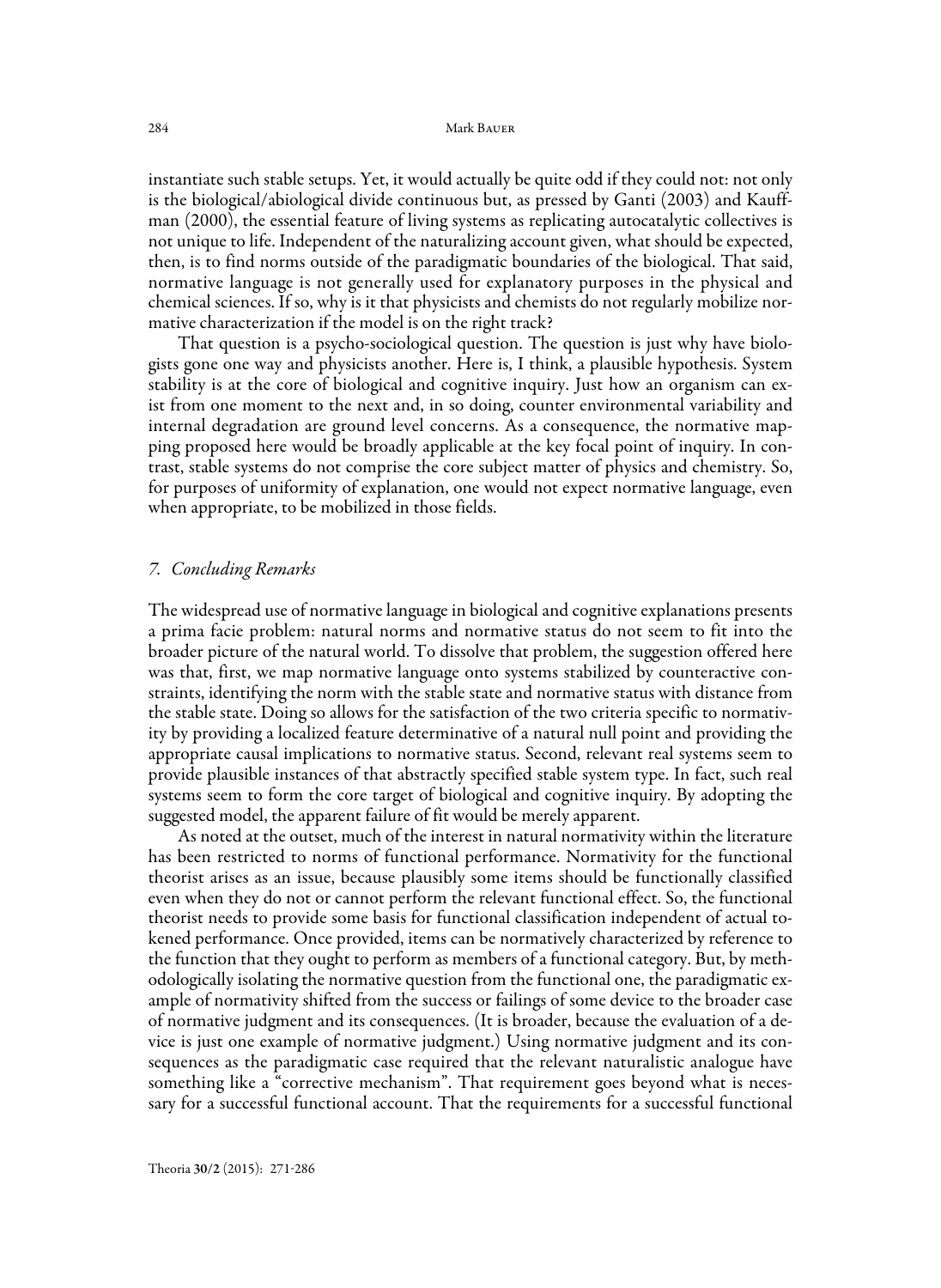account and for a successful normative account can conceptually come apart suggests four different points.

- 1. The success of a functional account does not hinge on providing literal norms of performance. Some supplied naturalistic basis can plausibly serve the needs of a functional theory without meeting the criteria for normativity. Given the adoption of some functional theory, we can have grounds to take its described functions as real natural phenomena without yet having a reason to take its described norms of functional performance as anything more than a heuristic device.
- 2. Whether some particular norm of functional performance is a norm in fact is contingent. Whether the appropriate naturalistic setup is in place for a literal natural norm is a fact conceptually independent from the naturalistic basis for functional ascription. Whether the described norm of functional performance is a norm in fact is, therefore, an independent empirical hypothesis.
- 3. It may turn out that all natural norms are in fact only norms of functional performance. That would not imply that all norms of functional performance are themselves literally norms given the conceptual divide in functional and normative requirements.
- 4. It is possible that not all natural norms are norms of functional performance. Given the shift to the broader category of normative judgment and its consequences, the specification of a naturalistic norm did not need to make any reference to function. That permits accommodating the very real possibility that some human as well as animal traditions might exist as norms without serving any function.

The model offered here should not be seen as conflicting with or even favoring any particular functional account. Instead, it just provides an independent means to assess the extent to which we should take some norm of functional performance to be literally a norm.

## REFERENCES

Bauer, M. 2009. Normativity without artifice. Philosophical Studies 144: 239-59.

- Byers, J. 2002. The Ungulate Mind. In The Cognitive Animal: Empirical and Theoretical Perspectives on Animal Cognition, eds. M. Bekoff, C. Allen and G. Burghardt, 35-40. Cambridge: The MIT Press.
- Davies, P.S. 2001. Norms of Nature: Naturalism and the Nature of Functions. Cambridge: The MIT Press.
- Fragaszy, D. & S. Perry (eds.). 2003. The Biology of Traditions: Models and Evidence. Cambridge: Cambridge University Press.
- Galef, B. & K. Laland. 2005. Social Learning in Animals: Empirical Studies and Theoretical Models. Bio-Science 55: 489-99.
- Ganti, T. 2003. The Principles of Life. New York: Oxford University Press.
- Hove, J., R. Koster, A. Forouhar, G. Acevedo-Bolton, S. Fraser & M. Gharib. 2003. Intracardiac fluid forces are an essential epigenetic factor for embryonic cardiogenesis. Nature 6919: 172-7.
- Janik, V. & P. Slater. 2003. Traditions in Mammalian and Avian Vocal Communication. In The Biology of Traditions: Models and Evidence, eds. D. Fragaszy and S. Perry, 213-35. Cambridge: Cambridge University Press.

Kauffman, S. 2000. Investigations. New York: Oxford University Press.